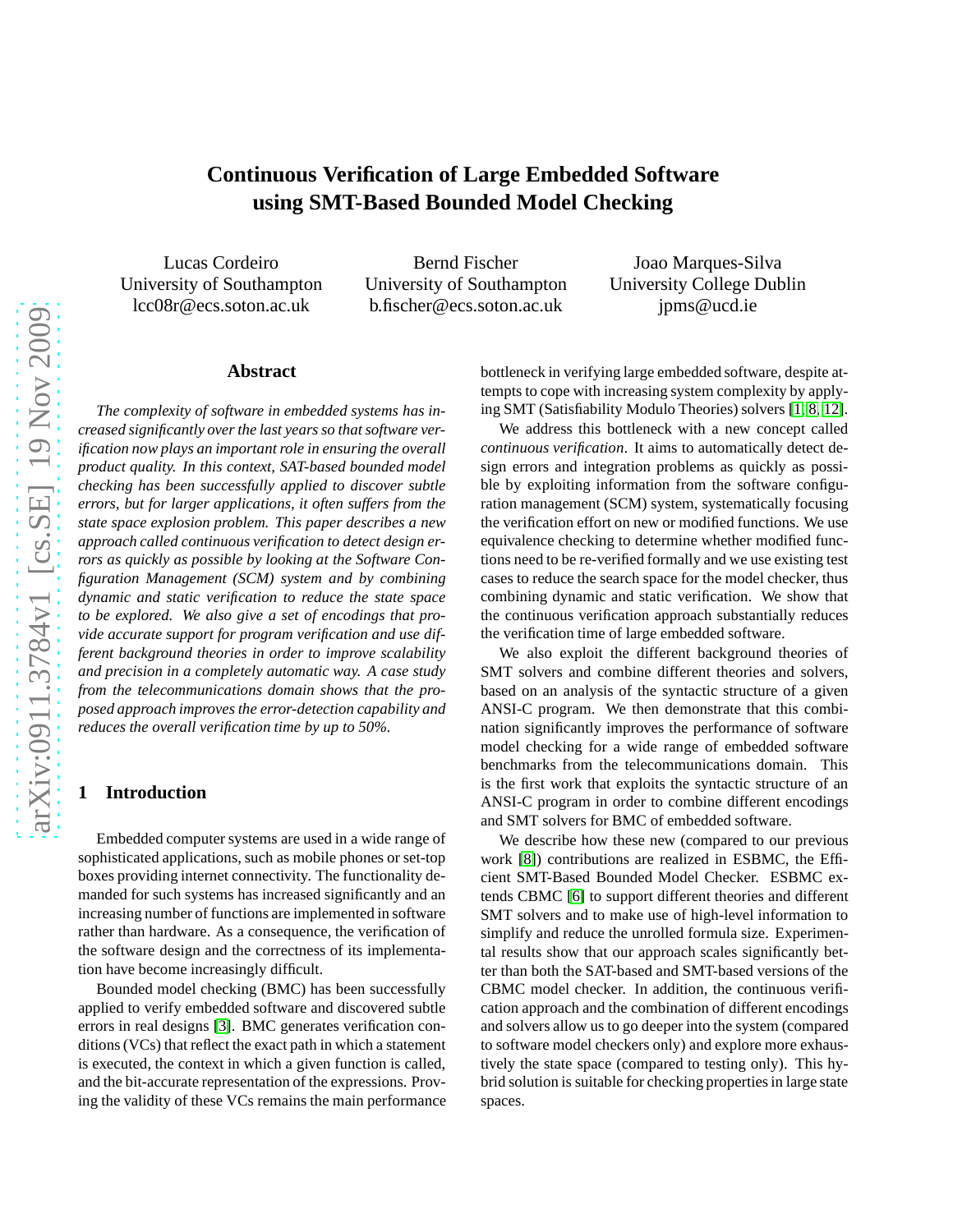# <span id="page-1-2"></span>**2 Continuous Verification**

Our approach has its roots in the continuous integration (CI) practice described by Fowler [\[11\]](#page-9-5). CI relies on every developer to create and execute unit, functional and integration tests before committing their source code to a single source repository. It also assumes the existence of an automated unit test framework. The SCM is then used to perform the system build and test processes in a completely automatic way. In *continuous verification*, we use the same information (i.e., development history and test cases) in a different way to improve the coverage and substantially reduce the verification time throughout the development of a product or product line. We use SMT-based bounded model checking to verify for each system build that the entire system still satisfies all properties given as assertions by the designers, as well as a range of language-specific safety properties such as the absence of arithmetic under- and overflow, out-of-bounds array indexing, or nil-pointer dereferencing. Figure [1](#page-1-0) shows the main elements and steps of the continuous verification approach; the gray boxes indicate core steps. Section [3](#page-3-0) describes the software verification process in more detail.



<span id="page-1-0"></span>**Figure 1. Continuous Verification**

For large embedded software, the computational effort to re-verify the entire software from scratch is too high, and is largely wasted if, as is often the case, the changes are small [\[11\]](#page-9-5). For each system build, we thus consult the SCM to identify the functions and methods that have actually been modified and focus on these. We then use equivalence checking to determine whether they need to be re-verified formally: if we can prove that the old and new versions of a function are functionally equivalent, then we do not need to show for the new version any of the properties already shown for the old version. This reduces the immediate verification effort because proving the equivalence of two function versions is often less expensive than

```
unsigned signalInverter (int signal) {
    unsigned inverter;
    \textbf{if} (\text{signal} > = 0)inverter = signal;5 e l s e
      inverter = -1*signal;return inverter;
8 }
```
(a)

```
unsigned signalInverter (int signal) {
    \textbf{if} (\text{signal} < 0)return -signal;
    4 e l s e
       return signal;
6 }
```
(b)

<span id="page-1-1"></span>**Figure 2. (a) Original function to invert the sign of signal. (b) Optimized version.**

re-verifying the function. However, and more importantly, it also reduces overall system verification efforts because it limits the propagation of changes through the system: if we can prove the two versions of the function computationally equivalent, then we do not need to re-verify any other function that depends it (unless that function has been changed as well). Of course, proving the equivalence of two functions is in general undecidable, due to unbounded memory usage [\[16\]](#page-9-6), and the effort we spend in trying to do so might be wasted. However, in our experience, this does not occur very often, since a high degree of predictability is a desirable design characteristic in embedded software (i.e., dynamic memory allocations and recursion are discouraged).

As an example, consider the two versions of the *signal-Inverter* function shown in Figure [2.](#page-1-1) They were extracted from the embedded software of two releases of a medical device product. In order to prove the equivalence of these two ANSI-C functions, we compare their input-output relations. We thus first *(i)* remove from each function the variable declarations and return statements, *(ii)* convert the function bodies into single static assignment (SSA) form [\[17\]](#page-9-7) (i.e., we introduce fresh variables by subscripting the original name such that every assignment has a unique left hand side), and *(iii)* conjoin all program statements. These operations produce two intermediate formulas  $\alpha_1$  and  $\alpha_2$ representing the functions' computations, as shown below.

 $inverter_1 = signal_1$  $\wedge$  inverter  $_2 = -1 * signal_1$  $\land$  inverter<sub>3</sub> = (signal<sub>1</sub>  $\geq$  0 ? inverter<sub>1</sub> : inverter<sub>2</sub>)  $signal'_{2} = (signal'_{1} < 0 ? -signal'_{1} : signal'_{1})$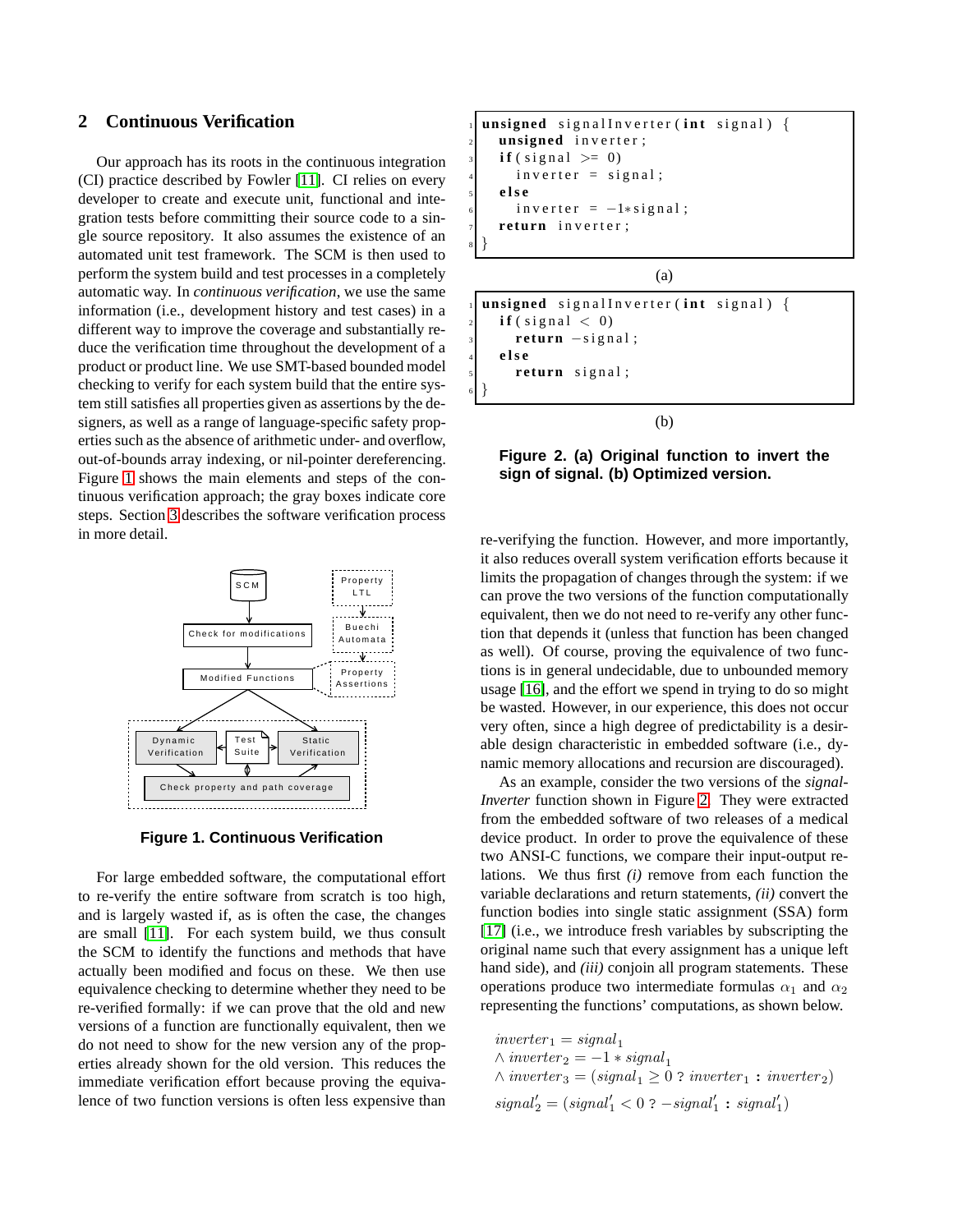For the actual equivalence check, we identify the input variables (i.e.,  $signal_1 = signal'_1$ ), and show using SMTbased bounded model checking that, given the representation of the function bodies, the output variables then also coincide:

$$
(\alpha_1 \wedge \alpha_2 \wedge (signal_1 = signal'_1)) : (inverter_3 = signal'_2)
$$

# 2.1 Specifying Temporal Properties with Büchi Automata

In addition to the language-specific safety properties, we can also show user-specified properties. These can be given directly as assertions in the code, using C's assert macro to state an assumption, or as formulas in linear-time temporal logic (LTL), which can track temporal properties of the software design. We translate the LTL formulas into Büchi automata using the Wring tool [\[21\]](#page-9-8) and further into ANSI-C and merge them into the code. The resulting ANSI-C program then monitors the design's progress and watches out for violations of the specified properties (as described in Section [3\)](#page-3-0).

As an example, we extract two properties from the specification of the medical device, and show how they can be modelled and used in the context of the continuous verification. The device, called a pulse oximeter [\[7\]](#page-9-9), is responsible for measuring the oxygen saturation  $(SpO<sub>2</sub>)$  and heart rate (HR) in the blood system using a non-invasive method. In particular, we verify (*a*) the data flow to compute the HR value that is provided by the pulse oximeter sensor hardware and (*b*) whether the user of the pulse oximeter is capable of adjusting the sample time of the embedded device. The properties (*a*) and (*b*) can be expressed using the following LTL pattern:

<span id="page-2-1"></span>
$$
AG\left(p \to Fr\right) \tag{1}
$$

Here,  $A$  ("for all paths"),  $G$  ("always"), and  $F$  ("eventually") are the LTL quantifiers, and  $p$  and  $r$  represent the required pre- and post-states. In the example, for the property (*a*), *p* denotes the state that the buffer contains HR and  $SpO<sub>2</sub>$  raw data, while *r* denotes the state that defines the respective HR value. Consequently, any state containing the HR and  $SpO<sub>2</sub>$  raw data in the buffer is eventually followed by a state representing the respective HR value.

A Büchi automaton is a finite automaton over infinite words. It differs from a standard finite automaton over finite words in the definition of accepting a word, which is based on passing through an accepting state infinitely of-ten (rather than terminating in a final state) [\[5\]](#page-9-10). The Büchi automata we consider here work over computation traces, i.e., sequences of states of the program to be analyzed. These are abstracted by the predicates of interest (here p and r). Hence the "words" can be represented by sequences of



# <span id="page-2-0"></span>**Figure 3. Specifying Temporal Properties for Software.**

propositional expressions over the variables  $p$  and  $r$ . Fig-ure [3](#page-2-0) shows the non-determininistic Büchi automaton that represents the LTL formula [\(1\)](#page-2-1) and its corresponding ANSI-C monitor. The transition function  $\delta$  is given by the following table.

|                |                |                | r              | ۱p             |
|----------------|----------------|----------------|----------------|----------------|
| init           | $\{S1, S2\}$   | S <sub>3</sub> | init           | init           |
| S <sub>1</sub> | S <sub>1</sub> | S <sub>1</sub> | S <sub>3</sub> | S <sub>1</sub> |
| S <sub>2</sub> | S <sub>2</sub> | S <sub>2</sub> | S <sub>2</sub> | S <sub>3</sub> |
| S <sub>3</sub> | S <sub>3</sub> | S <sub>3</sub> | S <sub>3</sub> | S <sub>3</sub> |

From the initial state, we can transition to S3 if  $r \vee \neg p$  holds, stay in the initial state if either r, or  $\neg p$  holds, or nondeterministically transition to either S1 or S2 if none of the three properties hold (denoted by 1). This automaton will accept all infinite words that represent computations in which each state in which  $p$  holds will eventually be followed by a state in which  $r$  holds. In order to model the nondeterministic transition of the Büchi-automata in the ANSI-C specification, we use a function *nondet uint*() (which returns any number of type *unsigned int*) and then restricts its returning value to the domain  $\{0, 1\}$ . The property is then checked by using a "monitor" in such a way that the C program monitors the design's progress and watches out for a specific type of error up to the bound *k*. An assertion is then used to claim that an error is never encountered. In our example, we ensure that the buffer is not empty and contains the computed HR and  $SpO<sub>2</sub>$  values.

# 2.2 Generalizing Test Cases

After detecting new and/or modified functions, we use the existing unit test cases to reduce the state space to be explored by the model checker. In this phase, we first run the unit tests, keeping track of which inputs have already been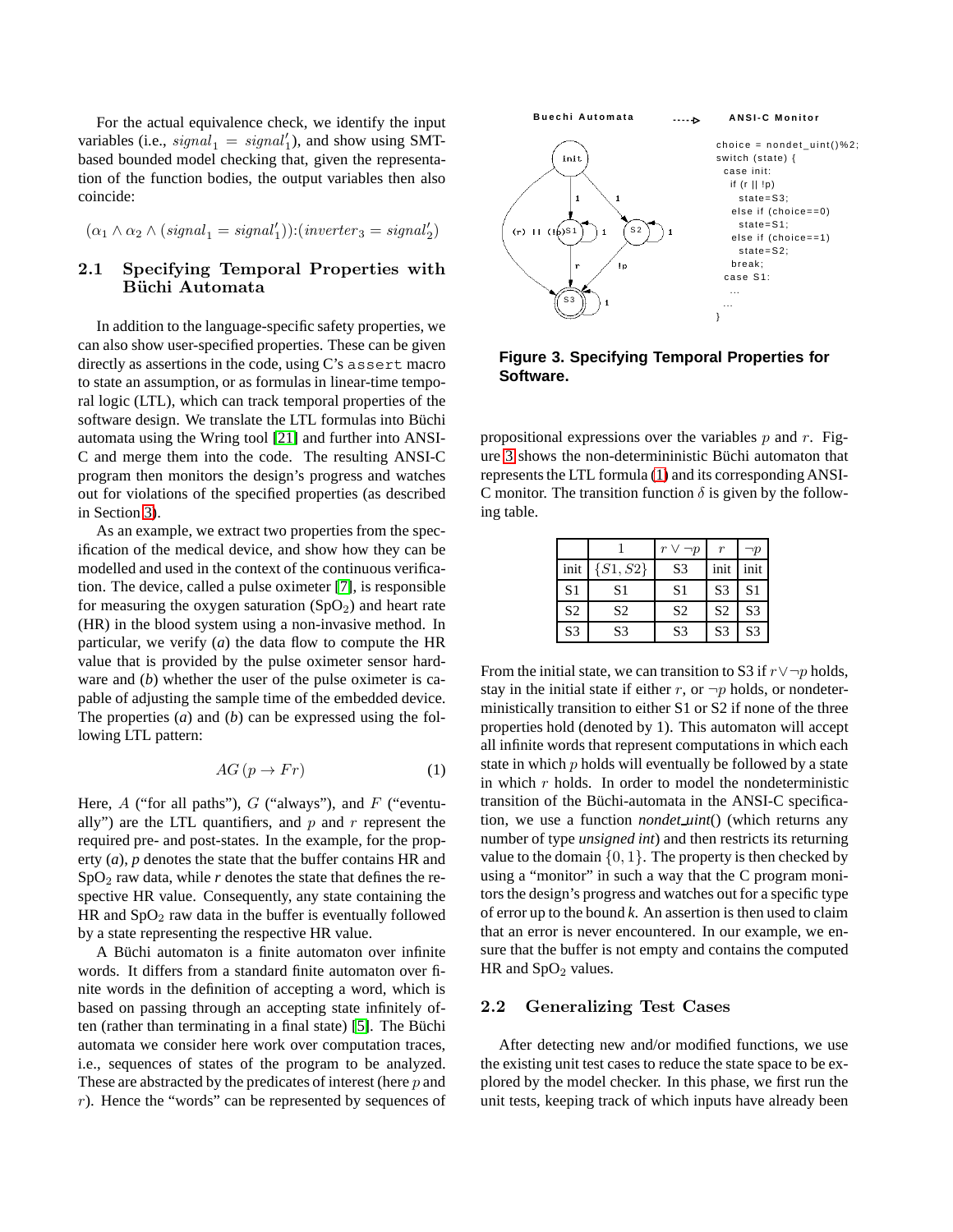used. We then guide the model checker to visit states that have not been visited previously. In addition, the test cases also help to reduce the state space to be explored in another way: by using the test stubs, we can break the global model (containing the entire program) into local models (containing only the functions under test) and generate on-demand the reachable states to be visited by the model checker, starting with the state described by the test case. We can so reduce the number of paths and variables to be considered during model checking.

As an example consider the three simple C functions shown in Figure [4](#page-3-1) that were also extracted from the pulse oximeter embedded software, and one of the test cases shown in Figure [5.](#page-3-2) The functions implement a simple circular buffer using a FIFO (First In, First Out) policy. The test case checks whether messages are correctly added to and removed from the circular buffer using the FIFO policy. Other test cases check for buffer underflow and/or overflow and whether the elements are lost before reading them from the buffer.

```
static char buffer [BUFFER_MAX];
  void initLog(int max) {
     b u f f e r s i z e = max ;
     first = next = 0;5 }
6
  int removeLogElem (void) {
     f i r s t ++;return buffer [first -1];
1011
12 void insertLogElem (int b) {
13 if (next < buffer size) {
\begin{array}{rcl} \text{14} \end{array} buffer [next] = b;
n \in \mathbb{R} next = (n \in \mathbb{R} + 1)% buffer size;
16 assert (next < buffer size);
17 }
18 }
```
#### <span id="page-3-1"></span>**Figure 4. Implementation of a circular buffer.**

The pulse oximeter sources contain seven test cases, which *intend* to cover all possible execution paths related to the circular buffer, and during dynamic verification, we are not able to find any bug in the circular buffer implementation with these. However, the implementation is flawed: the array *buffer* is declared to be of type *char*[] (see line 1 in Figure [4\)](#page-3-1) but we assign an element *b* of type *int* (see line 14) The test cases do not uncover this error because they happen to use only integer values that can safely be cast to a *char*.

Using SMT-based BMC, we can detect this bug by non-determininistically assigning a value to the parameter *b* (i.e., by adding an assignment  $b = n$  *ondet int*() after

```
static void testCircularBuffer (void){
  int senData [ ] = {1, -128, 98, 88, 59,
                   1, -128, 90, 0, -37;
  int i;
  initLog(5);for (i = 0; i < 10; i + 1)
    insertLogElem (senData[i]);
  for (i = 5; i < 10; i + j)
    TEST_ASSERT_EQUAL_INT (senData [i],
                             removeLogElem () );
```
## <span id="page-3-2"></span>**Figure 5. A unit test for the functions shown in Figure [4.](#page-3-1)**

<sup>11</sup> }

line 12 in Figure [4\)](#page-3-1). However, in general this approach can lead to false positives because the non-deterministic choice of values for program variables may force the exploration of paths that are infeasible in the original program. Rather than modifying the program we thus modify the test stubs and replace the concrete input values by nondeterministic choices. Here, we replace the initialization of the array *senData* (see line 2 and 3 of Figure [5\)](#page-3-2) by *int*  $senData[] = {nondet-int(), \ldots, nondet-int()}.$  We then use *assume*-statements to force the model checker away from the values that have already been explored during testing. In order to block larger parts of the search space, we use the given concrete values from all stubs and combine the respective values into a single interval for each variable or array element; here we assume that all "obvious" boundary values are used in some of the stubs, so that we are not blocking parts of the search space contain "obvious" errors but force the model checker towards the "unobvious" errors. In the example, we thus add an *assume*-statement such as *assume*(*senData*[0]<=1 && *senData*[0]>=42) and are then able to find two bugs related to overflow and underflow.

# <span id="page-3-0"></span>**3 SMT-based Bounded Model Checking of Embedded ANSI-C Software**

In BMC, the program to be analyzed is modelled as a state transition system, which is built by extracting its behaviour from the control-flow graph (CFG) [\[17\]](#page-9-7). This graph is used as part of a translation process from program text to SSA-form. A node in the CFG represents either a deterministic or non-deterministic assignment or a conditional statement, while an edge in the CFG represents the ability of the program to change the control location.

A state transition system  $M = (S, S_0, \gamma)$  is an abstract machine that consists of a set of states S (where  $S_0 \subseteq S$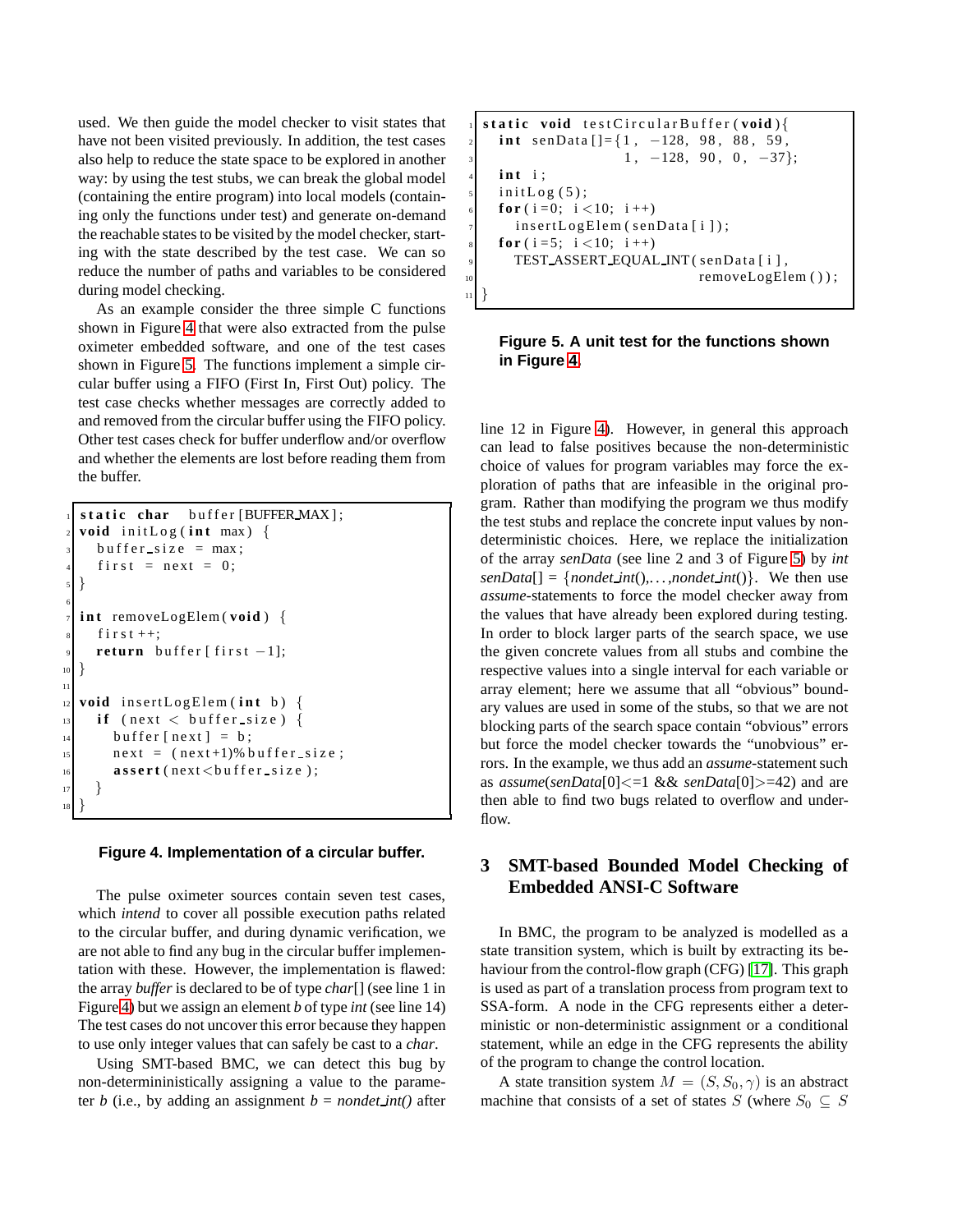represents the set of initial states) and  $\gamma \subseteq S \times S$  is the concrete transition relation [\[5\]](#page-9-10). A state  $s \in S$  consists of the value of the program counter *pc* and the values of all program variables. An initial state  $s_0$  assigns the initial program location of the CFG to the *pc*. We identify each transition  $\gamma = (s_i, s_{i+1})$  between two states  $s_i$  and  $s_{i+1}$  with a logical formula  $\gamma(s_i, s_{i+1})$  that captures the constraints on the corresponding values of the program counter and the program variables.

Given a transition system *M*, a property  $\phi$ , and a bound *k*, BMC unrolls the system *k* times and translates it into a verification condition  $\psi$  such that  $\psi$  is satisfiable if and only if  $\phi$  has a counterexample of depth less than or equal to *k*. The VC  $\psi$  is a quantifier-free formula in a decidable subset of first-order logic, which is then checked for satisfiability by an SMT solver. In this work, we are interested in checking two classes of properties: safety and liveness. The model checking problem associated with SMT-based BMC for checking safety properties is then formulated by constructing the following logical formula [\[1,](#page-9-1) [12\]](#page-9-3):

<span id="page-4-0"></span>
$$
\psi^{k} = I(s_{0}) \wedge \bigwedge_{i=0}^{k-1} \gamma(s_{i}, s_{i+1}) \wedge \overbrace{\neg \phi^{k}_{G}}^{property}
$$
 (2)

where  $\phi_G^k$  represents a safety property  $\phi_G$  in step k, I is the function for the set of initial states of M and  $\gamma(s_i, s_{i+1})$  is the function of the transition relation of  $M$  at time steps i and  $i + 1$ . Hence, the formula  $\bigwedge_{i=0}^{k-1} \gamma(s_i, s_{i+1})$  unrolls the transition system and then represents the set of all executions of M up to the length k or less.  $\neg \phi_G^k$  represents the condition that  $\phi_G$  is violated by a bounded execution of M of length k or less. A counterexample for a property  $\phi_G$  is a sequence of states  $s_0, s_1, \ldots, s_k$  with  $s_0 \in S_0, s_k \in S$ , and  $\gamma(s_i, s_{i+1})$  for  $0 \leq i < k$ . Liveness properties  $\phi_F$  are checked by encoding  $\neg \phi_F^i$  in a loop within a bounded execution of length at most k, such that  $\phi_F$  is negated on each state in the loop [\[3\]](#page-9-0). In this case, formula [\(2\)](#page-4-0) is rewritten as:

$$
\psi^k = I(s_0) \wedge \bigwedge_{i=0}^{k-1} \gamma(s_i, s_{i+1}) \wedge \left(\bigvee_{i=0}^k \neg \phi_F^i\right) \tag{3}
$$

For further information about the main software components of our ESBMC tool, we refer the reader to [\[8\]](#page-9-2).

# 3.1 Optimizations

ESBMC implements some standard code optimization techniques such as constant folding, forward substitution, and reduction of variables [\[17\]](#page-9-7). In our previous work [\[8\]](#page-9-2), we described how constant folding and forward substitution are implemented in the context of bounded model checking.

$$
\begin{array}{ll}\n1 & \text{int } \text{min}() & \{ \\
2 & \text{int } a [2], i, x; \\
3 & \text{if } (x == 0) \\
4 & a[i] = 0; \\
5 & \text{else} \\
6 & a[i + 2] = 1; \\
7 & \text{assert}(a[i + 1] == 1); \\
8 & \end{array}
$$

(a)

 $g1 = (x1 == 0)$  $a1 = (a0 \text{ WITH} [i0 := 0])$  $a2 = a0$  $a3 = (a2 \text{ WITH} [2+i0 := 1])$  $a4 = (g1 ? a1 : a3)$  $t1 = (a4[1+i0] == 1)$ 

(b)

<span id="page-4-1"></span>**Figure 6. (a) A C program with violated property. (b) The C program of (a) in SSA form.**

Here, we focus on how to reduce the number of redundant variables generated from the BMC instances.

We use the code in Figure [6](#page-4-1) as a running example. Figure  $6(a)$  shows a syntactically valid C program that accidentally writes to an address outside the allocated memory region of the array *a* (line 6). Figure [6\(](#page-4-1)b) shows the program in SSA form, where it only consists of *if* instructions, assignments and assertions. As we can see in Figure [6\(](#page-4-1)b), for each assignment of the form *a = expr* (lines 4 and 6 from Figure  $6(a)$ ), the left-hand side variable is replaced by a new variable (e.g.,  $a_1$ ,  $a_3$ ). In addition, the *if* condition in line 3 is replaced by a guard (e.g.,  $g_1$ ), the array index *i* in lines 3, 6 and 7 is replaced by  $i_0$  (note that the variable  $i$  is not modified in the C program of Figure [6\(](#page-4-1)a)) and the *assert* macro in line 7 is replaced by a Boolean variable  $t_1$ . From this representation, we build the constraints  $(C)$  and properties  $(P)$  formulae shown in [\(4\)](#page-4-2) and [\(5\)](#page-4-3) using the quantifier-free fragment of the first-order theories (e.g., linear arithmetic, arrays), which are then passed to an SMT solver as  $C \land \neg P$ to check satisfiability.

<span id="page-4-2"></span>
$$
C := \begin{bmatrix} g_1 := (x_1 = 0) \\ \wedge a_1 := store(a_0, i_0, 0) \\ \wedge a_2 := a_0 \\ \wedge a_3 := store(a_2, 2 + i_0, 1) \\ \wedge a_4 := ite(g_1, a_1, a_3) \end{bmatrix}
$$
(4)  

$$
P := \begin{bmatrix} i_0 \ge 0 \land i_0 < 2 \\ \wedge 2 + i_0 \ge 0 \land 2 + i_0 < 2 \\ \wedge 1 + i_0 \ge 0 \land 1 + i_0 < 2 \end{bmatrix}
$$
(5)

<span id="page-4-3"></span> $\wedge \; select(a_4, i_0 + 1) = 1$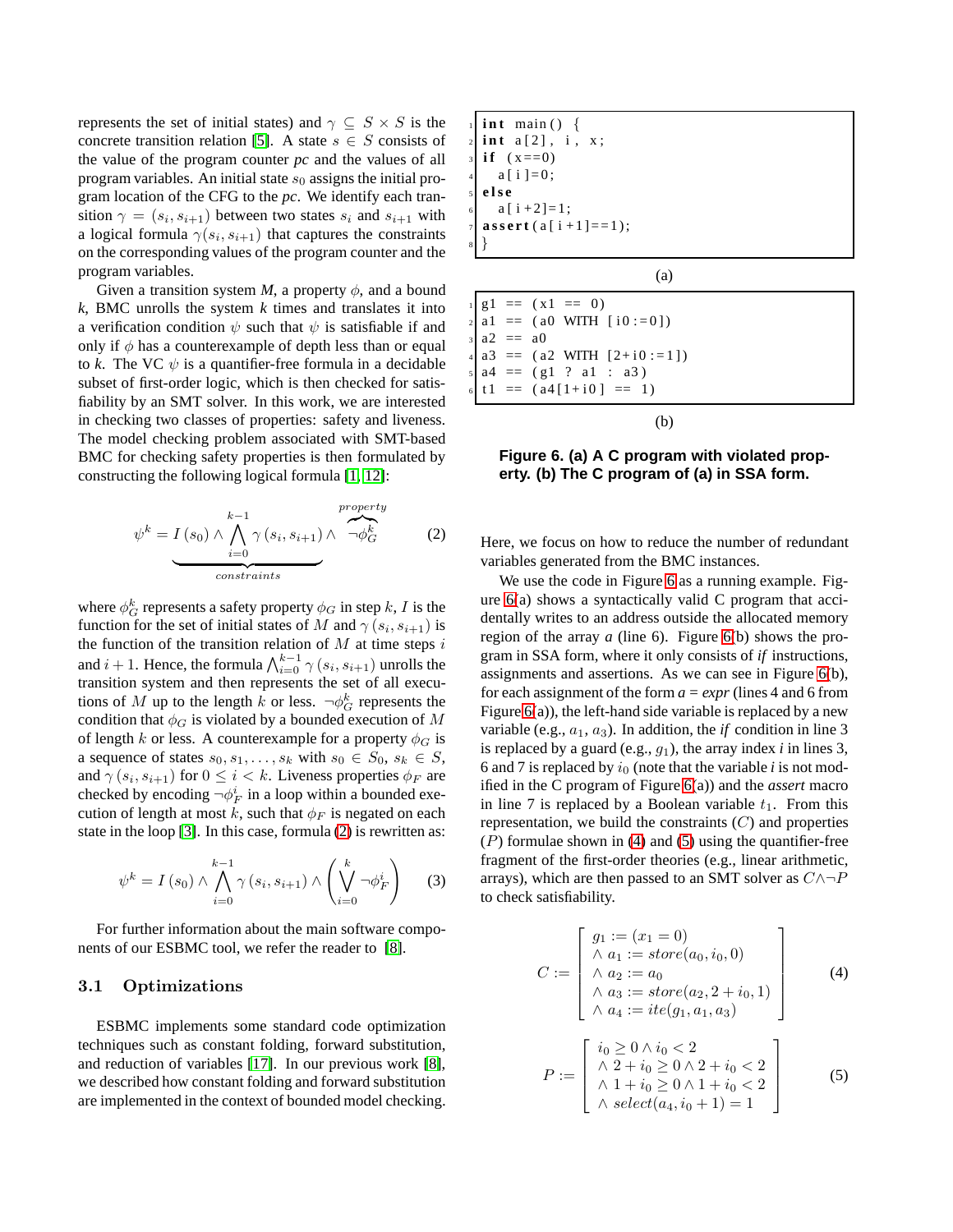However, the SSA transformation in the CBMC frontend introduces redundant variables, which creep into the formula passed into the SMT-solver, thus increasing the search space. Figure [6\(](#page-4-1)b) shows an example of an additional (redundant) variable (i.e.,  $a_2$ ) created in order to keep the value of array *a* before the *if* statement in line 3 of Figure [6\(](#page-4-1)a). In our back-end, we eliminate functionally determined variables by substitution. In our running example,  $a_2 = a_0$  holds in all states, so we can eliminate this constraint and the variable  $a_2$  by substituting every occurrence of  $a_2$  by  $a_0$ . we thus rewrite [\(4\)](#page-4-2) as:

$$
C := \begin{bmatrix} g_1 := (x_1 = 0) \\ \wedge a_1 := store(a_0, i_0, 0) \\ \wedge a_3 := store(a_0, 2 + i_0, 1) \\ \wedge a_4 := ite(g_1, a_1, a_3) \end{bmatrix}
$$
(6)

Eliminating functionally determined variables allows us to remove most of the intermediate variables generated during the symbolic execution and consequently the size of the final formula to be sent to the SMT solver.

### 3.2 Encodings

In this section, we focus on new encodings (compared to our previous work [\[8\]](#page-9-2)) that allow us to analyze more complex ANSI-C programs and show how to exploit different data types and solvers to speed up the verification process.

#### **3.2.1 Fixed-Point Arithmetic**

Embedded applications from discrete control and telecommunications domains often require arithmetic on nonintegral numbers. However, full floating-point arithmetic is too heavyweight to be encoded into the BMC framework; instead, we approximate it by fixed-point arithmetic and use two different representations: in base 2 (when dealing with bit-vector arithmetic) and in base 10 (when dealing with rational arithmetic). Hence, in fixed-point arithmetic, we encode the numbers using the integer part and fractional part (i.e., after the radix point ".") [\[16\]](#page-9-6). For instance, the numbers 0.75 and 0.125 are fixed-point numbers with two-digit and three-digit fractional parts respectively. The number 0.75 can be represented as  $\langle 0000.11 \rangle$  in base 2 or 3/4 in base 10 while the number 0.125 can represented as  $\langle 0000.0010 \rangle$ in base 2 or 125/1000 in base 10. Given a rational number  $R$  that consists of an integer part  $I$  with  $m$  bits and a fraction part  $F$  with  $n$  bits, we represent  $R$  by  $I.F$  and denote it by  $\langle I.F \rangle /2^n$ .

Using bit-vector arithmetic, we encode fixed-point arithmetic exactly as in binary encoding and assume that the numbers have the same bitwidth before and after the radix point. If the numbers do not have the same bitwidth (e.g., if we want to sum 0.75 and 0.125), we add zeros from the right in the fractional part if there are bits missing after the radix point (e.g.,  $0.75 + 0.125 = (0000.1100) + (0000.0010)$ ) or we add bits from the left using sign-extension if there are bits missing before the radix point. On the other hand, using rational arithmetic, we encode fixed-point numbers by mapping  $\{0,1\}^{m+n} \to \mathbb{Q}$ , which extracts the integer part and divides the fraction part  $\langle F \rangle /2^n$  and finally converts the resulting number to a rational one in base 10. As a result, the arithmetic operations are performed in the domain of  $\mathbb Q$  instead of  $\mathbb R$  and there is no need to add missing bits to the integer and fractional parts. In general, the drawback is that some numbers are not precisely represented with fixedpoint arithmetic. However, we have not detected any false positives due to use of fixed-point arithmetic in any of our benchmarks.

#### **3.2.2 Dynamic Memory Allocation**

Although dynamic memory allocation is discouraged in embedded software, ESBMC is capable of model checking programs that use it through the ANSI-C functions *malloc* and *free*. ESBMC checks two properties related to *dynamic memory allocation*: *(i)* whether the argument to any *malloc*, *free*, or dereferencing operation is a dynamic object (*IS DYNAMIC OBJECT*) and *(ii)* whether the argument to any *free* or dereferencing operation is still a valid object (*VALID OBJECT*).

Formally, let  $p<sub>o</sub>$  be a pointer expression that points to the object  $o$  of type  $t$  and let  $a$  be an array of type  $t$  and size  $n$ , where  $n$  is of integer type and represents the number of elements to be allocated. In our encoding, each dynamic object has an unique identifier denoted by  $\rho_k$ , where the subscript  $k$  indicates the objects "serial number" in sequential order of all dynamically created objects. Let  $i$  be an integer variable that indicates the position in which the object pointed to by  $p<sub>o</sub>$  must be stored in array  $a$ . We thus encode *IS DYNAMIC OBJECT* as a literal  $l_d$  with the following constraint:

$$
l_d \Leftrightarrow \left(\bigvee_{n=0}^{k-1} \rho_n = p_o\right) \wedge (0 \le i < n) \tag{7}
$$

To check for invalid objects, we add one additional bit field  $\nu$  to each dynamic object to indicate whether it is still alive or not. Let  $\perp$  denote the state that the object is not alive. We then encode *VALID\_OBJECT* as a literal  $l_v$  with the following constraint:

$$
l_v \Leftrightarrow (p_o. \nu \neq \bot) \tag{8}
$$

#### **3.2.3 Exploiting Datatypes and Solvers**

Modern SMT solvers provide ways to model the program variables as bit-vectors or as elements of a numerical do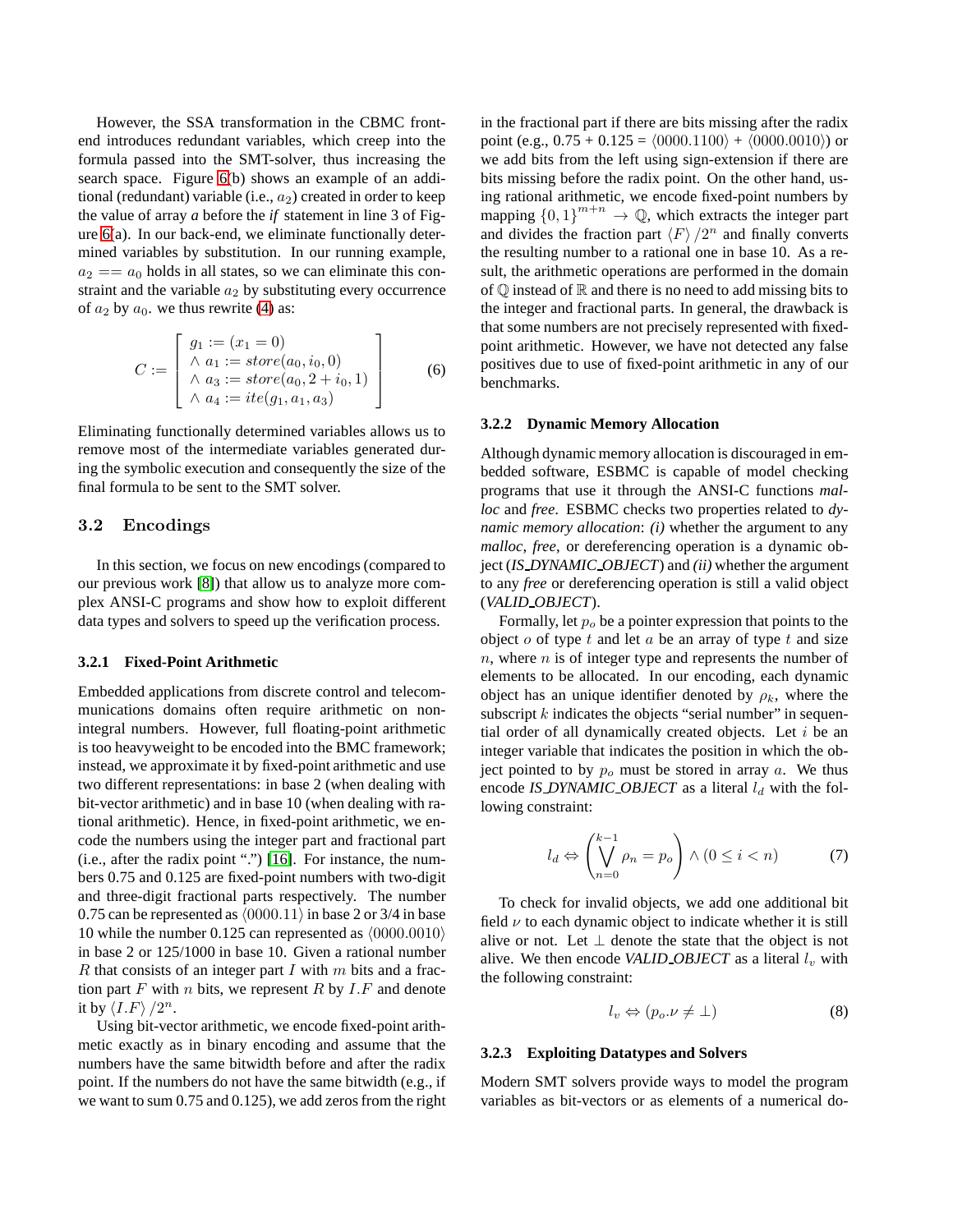main (e.g.,  $\mathbb{Z}, \mathbb{Q},$  or  $\mathbb{R}$ ). If the program variables are modelled as bit-vectors of fixed size, then the result of the analysis can be precise (w.r.t. the ANSI-C semantics), depending on the size considered for the bit-vectors. On the other hand, if the program variables are modelled as numerical values, then the result of the analysis is independent from the actual binary representation, but the analysis may not be precise when arithmetic expressions are involved. As a motivating example, consider the following small C program from [\[6\]](#page-9-4) as shown in Figure [7.](#page-6-0)

```
int main () {
     unsigned char a, b;
     unsigned int result =0, i;
     a = n ondet _uchar();
     b = n on det_uchar();
     for (i = 0; i < 8; i + 1)
        if ((b \gg i) \& 1)r e s u 1 t += (a \ll i);\textbf{assert} (\text{result} == a * b);
10 }
```
# <span id="page-6-0"></span>**Figure 7. A C program that uses shift-and-add to multiply two numbers.**

This program nondeterministically selects two values of type *unsigned char* and uses bitwise AND, right- and leftshift operations to multiply them. Reasoning about this program by means of integer arithmetic produces wrong results if the bit-level operators are treated as uninterpreted functions (UFs). Although UFs simplify the proofs, they ignore the semantics of the operators and consequently make the formula weaker. In addition, the majority of the software model checkers (e.g., SMT-CBMC [\[1\]](#page-9-1) and BLAST [\[14\]](#page-9-11)) fail to check the assertion in line 9. On the other hand, bitvector arithmetic allows us to encode bit-level operators in a more accurate way. However, in our benchmarks, we noted that the majority of VCs are solved faster if we model the basic datatypes as integer and/or real. Consequently, we have to trade off between *speed* and *accuracy* which might be two competing goals in formal verification using SMT.

Based on the extent to which the SMT solvers support the domain theories and on experimental results obtained with a large set of benchmarks, we developed a simple but effective heuristic to determine the best representation for the program variables as well as the best SMT-solver to be used in order to check the properties of a given ANSI-C program. Our default representation for encoding the constraints and properties of ANSI-C programs are integers and reals, respectively, and our default solver is Z3. We then explore the CFG representation of the program. If we find expressions that involve bit operations (e.g.,  $<<, >>, \&, |,$ ⊕) or typecasts from signed to unsigned datatypes and viceversa, we encode the corresponding variables as bit-vectors and switch the SMT solver either to Boolector (if no pointers are used) or Z3 (if pointers are used).

# **4 Experimental Evaluation**

The experimental evaluation of our work consists of three parts. Section [4.1](#page-6-1) contains the results of applying ESBMC to the verification of six sets of ANSI-C benchmarks. The purpose of this first part is to check the errordetection capability of ESBMC since most of these benchmarks contain ANSI-C programs with and without bugs. Section [4.2](#page-7-0) contains the experimental results of applying ESBMC and CBMC to the verification of embedded software used in the telecommunications domain. The purpose of this second part is to evaluate ESBMC's relative performance against CBMC using embedded software industrial applications. Section [4.3](#page-7-1) contains the results of applying the continuous verification approach, described in Section [2,](#page-1-2) to large embedded software used in a commercial product.

All experiments were conducted on an otherwise idle Intel Pentium Dual CPU, 2GHz with 4 GB of RAM running Linux OS. For all benchmarks, the time limit has been set to 3600 seconds for each individual property. All times given are wall clock time in seconds as measured by the unix time command through a single execution.

# <span id="page-6-1"></span>4.1 Error-Detection Capability

As a first step, we analyze to which extent ESBMC is able to handle standard ANSI-C benchmarks. For this purpose, we analyzed the programs in the VERISEC, NECLA, SNU-RT, PowerStone, and WCET benchmarks. VERISEC and NECLA are not related to embedded software, but they allow us to check the error-detection capability of the model checkers since these benchmarks provide ANSI-C programs with and without bugs including dynamic memory allocation, interprocedural dataflow, aliasing, and string manipulation. The remaining three benchmarks contain ANSI-C constructs found in embedded software.

Table [1](#page-7-2) summarizes the results of applying ESBMC to the verification of the standard ANSI-C benchmarks; a detailed description of these experimental results is available at users.ecs.soton.ac.uk/lcc08r/esbmc. Here,  $#L$  denotes the total number of lines of code, B denotes the unwinding bound, and  $\#P$  denotes the number of properties to be verified for each ANSI-C program. The *Time* columns contain the total time in seconds to check all properties of a given ANSI-C program, broken down into frontend (i.e., encoding) and backend (i.e., decision procedure). *Failed* indicates how many properties failed during the verification process; properties can fail for two reasons: either due to time out (TO) or due to memory out (MO).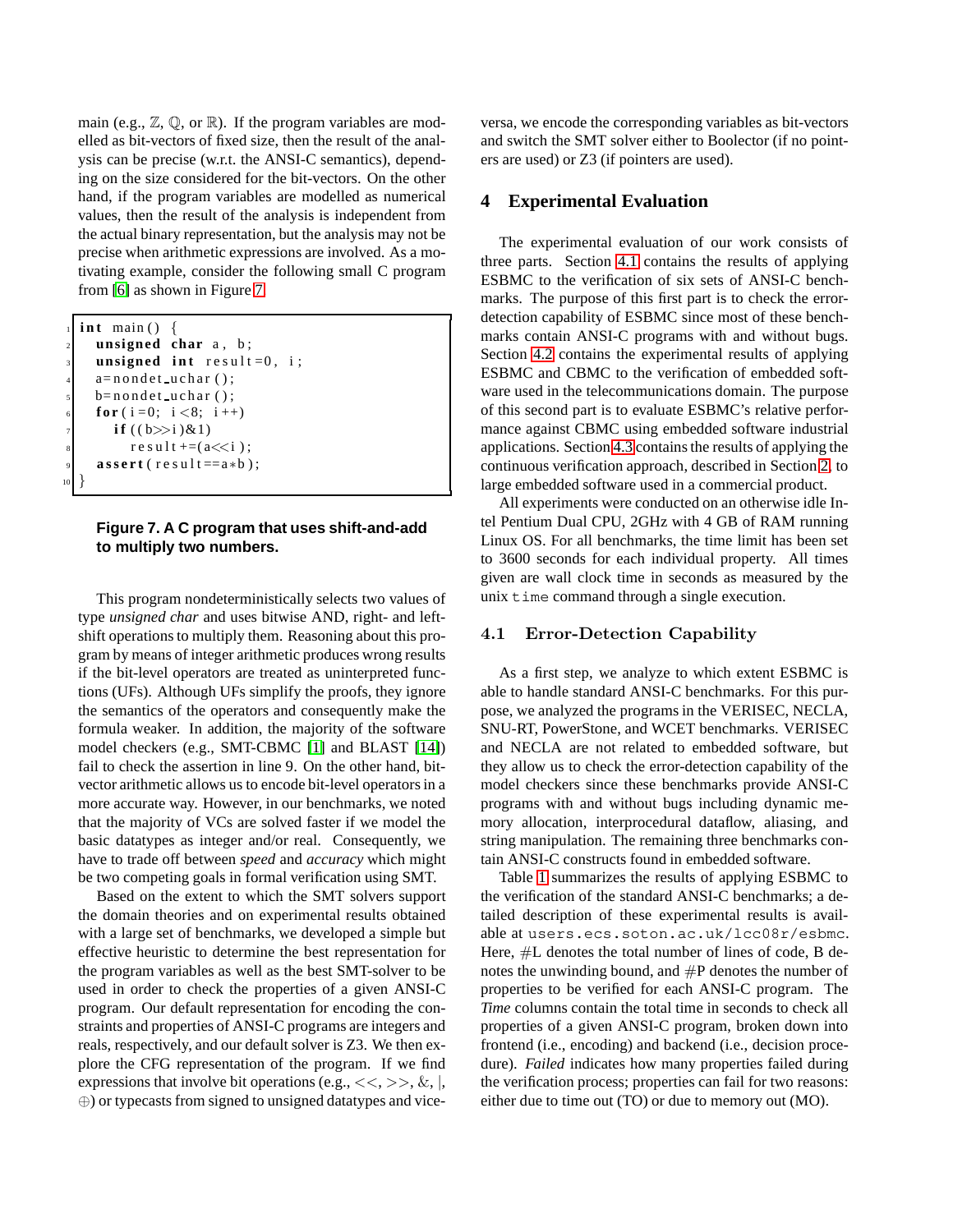|                |                   |      |       |          | Time                  | #P      |        |          |          |
|----------------|-------------------|------|-------|----------|-----------------------|---------|--------|----------|----------|
|                | Module            | #L   | $\#P$ | Encoding | Procedure<br>Decision | Total   | Passed | Violated | Failed   |
|                | VERISEC           | 9090 | 2148  | 190.85   | 228.35                | 419.2   | 1946   | 202      | $\Omega$ |
| $\overline{2}$ | NECLA             | 1011 | 208   | 59.28    | 88.9                  | 148.18  | 188    | 20       | $\theta$ |
| 3              | <b>SNU-RT</b>     | 3102 | 790   | 3166.94  | 12.18                 | 3179.12 | 762    | 28       | $\theta$ |
| 4              | WCET              | 3430 | 726   | 72.72    | 8.28                  | 81      | 722    | 4        | $\Omega$ |
| 5              | <b>POWERSTONE</b> | 2957 | 2053  | 127.36   | 913.64                | 1041    | 2043   | 10       | $\theta$ |

<span id="page-7-2"></span>**Table 1. Results of the error-detection capability with ESBMC.**

As mentioned previously, benchmarks VERISEC and NECLA contain ANSI-C programs with and without bugs and all inputs are replaced by nondeterministic one. In these benchmarks, ESBMC is able to detect common design errors related to buffer overflow, aliasing, dynamic memory allocation, and string manipulation. In the remaining benchmarks, ESBMC is able to model check ANSI-C programs that involve tight interplay between non-linear arithmetic, bit operations, pointers and array manipulations. In addition, ESBMC was able to find undiscovered bugs in the SNU-RT, WCET, and PowerStone benchmarks related to arithmetic overflow, invalid pointer and pointer arithmetic. We also checked the effect of eliminating functionally determined variables and we observed that the total verification time can only be reduced by 0.3% to 1% in the benchmarks. We believe that the SMT solvers already eliminate the redundant variables during the pre-processing phase.

# <span id="page-7-0"></span>4.2 Comparison to CBMC

In order to evaluate ESBMC's performance relative to CBMC, we analyzed the embedded software used in a commercial product from NXP semiconductors [\[18\]](#page-9-12), a set-top box that is used in high definition internet protocol (IP) and hybrid digital TV applications. The embedded software of this platform relies on the Linux operating system and use the *LinuxDVB*, *DirectFB* and *ALSA* applications.

We evaluated CBMC version 3.3.2 and we invoked both tools (i.e., CBMC and ESBMC) by setting manually the file name, the unwinding bound and the overflow check. CBMC has support for SAT and SMT solvers in the back-end and in our comparison we use the SMT solver Z3 for evaluating both tools CBMC and ESBMC. Table [2](#page-8-0) shows the results when applying SAT-based CBMC, SMT-based CBMC and ESBMC to the verification of the embedded applications. SAT-based CBMC performs better than SMT-based CBMC since it is able to analyze one additional embedded application (viz. exStbCc).

CBMC is not able to check the modules *exStbKey*, *exStbFb*, and *exStbDemo* due to memory limitations as well as modules *exStbResolution* and *exStbHDMI* due to time out and segmentation fault. Both CBMC and ESBMC fail to model check the module *exStbDemo*, which contains approximately 31KLOC and represents the largest module that we analyzed. However, the results indicate that ESBMC scales significantly better than CBMC for problems that involve tight interplay between non-linear arithmetic, bit operations, pointers and arrays.

### <span id="page-7-1"></span>4.3 Scalability

In order to model check the *exStbDemo* module we apply the continuous verification approach as described in Section [2;](#page-1-2) Table [3](#page-8-1) summarizes the results. Here, #TC denotes the total number of test cases. For the dynamic verification, we use the  $EmbUnit<sup>1</sup>$  $EmbUnit<sup>1</sup>$  $EmbUnit<sup>1</sup>$  unit test framework, which provides means to apply assertion-based verification in embedded software written in C through a set of macros to assert strings, integers, pointer value, and conditions.

As described in Section [4.2,](#page-7-0) the state-of-the-art model checkers fail to verify the properties of the *exStbDemo* application due to memory limitations. However, if we use the test cases to guide the state space exploration, we can not only define the functions, but also the state variables that were not yet fully explored during dynamic verification. As a result, in the function *commandLoop*, ESBMC finds a property violation related to an invalid pointer in 4.39 seconds using an unwinding bound of 6. However, we are not able to increase further the unwinding bound of functions *commandLoop* and *getCommand* due to memory limitations.

We had access, from the NXP development team, to four different product releases (PRs) that contain the application *exStbDemo*. Based on these four PRs, we identified the functions and methods that have actually been modified and focus on these since the computational effort to re-verify each system build from scratch is too high. The four PRs are shown on the right-hand side in Table [3](#page-8-1) as PR 10, 11, 12, 13. The development time of each PR is about

<span id="page-7-3"></span><sup>1</sup>EmbUnit. http://embunit.sourceforge.net/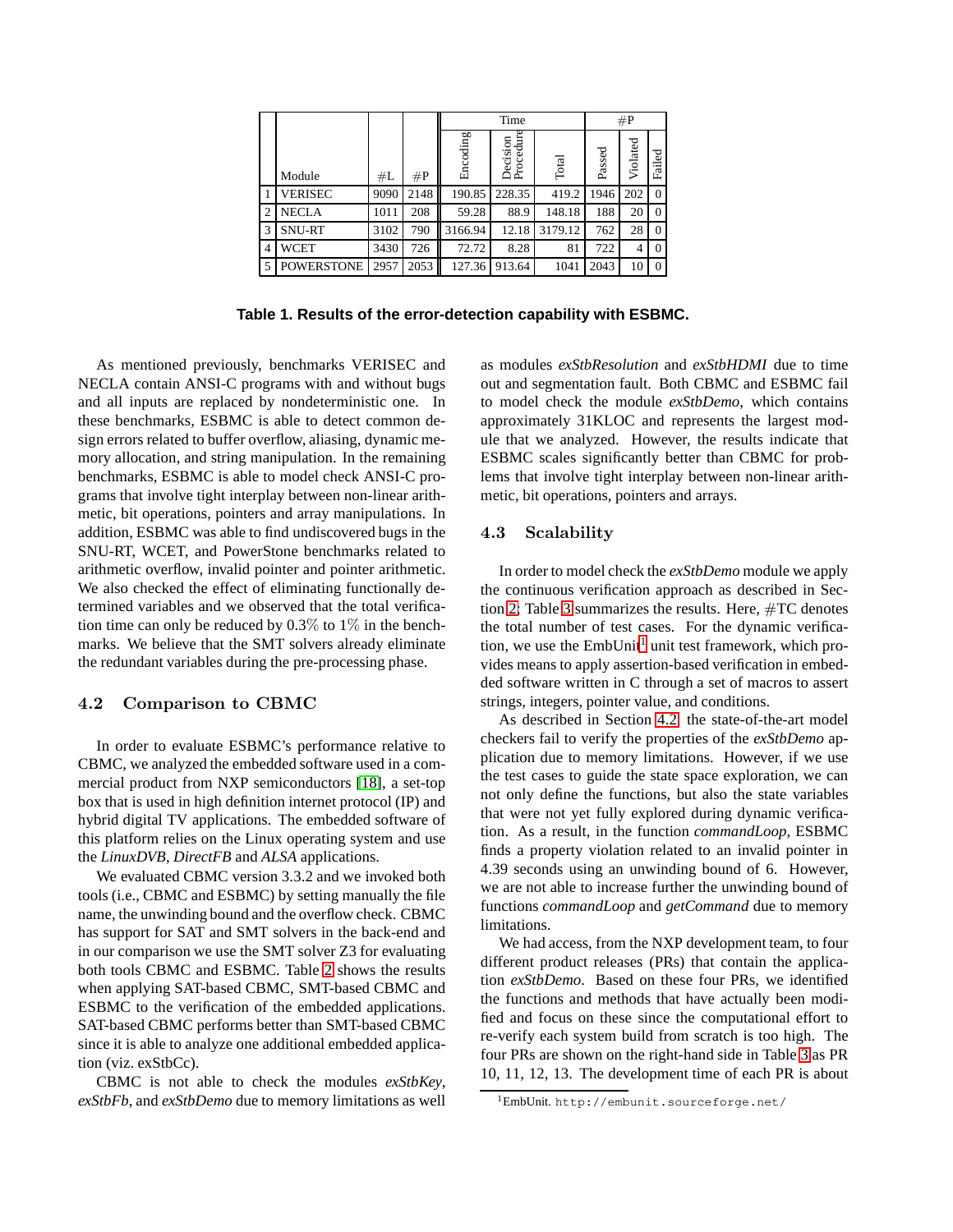|                |                 |       |      |       |                                                              | <b>SAT-based CBMC</b> |          |                      |                | <b>SMT-based CBMC</b> |           |                   |                |        | <b>ESBMC</b>          |         |               |           |          |
|----------------|-----------------|-------|------|-------|--------------------------------------------------------------|-----------------------|----------|----------------------|----------------|-----------------------|-----------|-------------------|----------------|--------|-----------------------|---------|---------------|-----------|----------|
|                |                 |       |      |       | Time                                                         |                       | #P       |                      | Time           |                       | #P        |                   |                | Time   |                       | #P      |               |           |          |
|                | Module          | #L    | в    | $\#P$ | edure<br>$\overline{\mathrm{m}}$<br>−<br>ۃ<br>σ<br>Proc<br>Å | Total                 | Passed   | $_{\rm{dated}}$<br>ら | Failed         | Decision<br>Procedure | Total     | c<br>9<br>ø<br>La | ated<br>ಠ<br>Š | Failed | Decision<br>Procedure | Total   | Passed        | ated<br>ಕ | Failed   |
|                | exStbKey        | 558   |      | 22    | 0.1                                                          | 3.13                  | 22       | $\Omega$             | $\overline{0}$ | 0.18                  | 3.13      | 22                |                |        | 0.02                  | 1.09    | 22            |           | $\Omega$ |
| 2              | exStbHDMI       | 1508  | 11   | 41    |                                                              |                       | $\Omega$ | $\Omega$             | 41             |                       |           | $\Omega$          |                | 41     | 128.44                | 211.02  | 41            | 0         | $\theta$ |
| $\overline{3}$ | exStbLED        | 430   | 10   | 59    | MO                                                           | M <sub>O</sub>        | $\Omega$ | 0                    | 59             | TO                    | TO        | $\Omega$          |                | 59     | 1781                  | 1817.61 | 59            | $\Omega$  | $\Omega$ |
| $\overline{4}$ | exStbHwAcc      | 1432  | 1000 | 115   | 0.146                                                        | 2.44                  | 115      | $\Omega$             |                | 0.71                  | 3.05      | 115               |                |        | 0.013                 | 0.937   | 115           | $\Omega$  | $\Omega$ |
| $\mathcal{F}$  | exStbResolution | 353   | 150  | 32    | TO                                                           | TO                    | $\Omega$ | $\Omega$             | 32             | TO                    | <b>TO</b> | $\Omega$          |                | 32     | 1179.34               | 1596.62 | 32            |           | $\Omega$ |
| 6 I            | exStbFb         | 689   | 30   | 48    | MO                                                           | M <sub>O</sub>        | $\Omega$ | $\Omega$             | 48             |                       |           | $\Omega$          |                | 48     | 50.53                 | 138.31  | 48            | $\Omega$  | $\theta$ |
| $\tau$         | exStbCc         | 331   | 200  | 5     | 174.49                                                       | 198.19                | 5        | $\Omega$             | $\Omega$       | <b>TO</b>             | <b>TO</b> | $\Omega$          |                |        | 31.24                 | 46.13   | $\mathcal{F}$ | $\Omega$  | $\theta$ |
| 8              | exStbDemo       | 30902 | 17   | 267   | MO                                                           | M <sub>O</sub>        | $\Omega$ | $\Omega$             | 267            | MO                    | MO        | 0                 |                | 267    | MO                    | MO      | $\Omega$      |           | 267      |

<span id="page-8-0"></span>**Table 2. Results of the comparison between CBMC and ESBMC. Time-outs are represented with TO in the Time column; Examples that exceed available memory are represented with MO in the Time column; Internal errors in the tool are represented with** † **in the Time column.**

|                |                                                |    |     | <b>ESBMC</b>                  |         |        |          |          |                | EmbUnit  | Subversion  |             |             |             |  |
|----------------|------------------------------------------------|----|-----|-------------------------------|---------|--------|----------|----------|----------------|----------|-------------|-------------|-------------|-------------|--|
|                |                                                |    |     |                               | Time(s) |        | #P       |          |                |          |             |             |             |             |  |
|                | Function                                       | B  | #P  | cision<br>ocedure<br>a<br>A E | Total   | Passed | Violated | Failed   | #TC<br>Time(s) |          | <b>PR10</b> | <b>PR11</b> | <b>PR12</b> | <b>PR13</b> |  |
|                | getCommand                                     | 6  | 237 | ${<}0.2$                      | 4.39    | 236    |          | $\Omega$ | 18             | < 0.1    | X           | X           | X           |             |  |
| $\overline{2}$ | commandLoop                                    | 6  | 237 | 70.22                         | 128.41  | 237    | $\Omega$ | $\Omega$ | 26             | ${<}0.1$ | X           |             |             | X           |  |
| 3              | checkCommandParams                             | 17 | 229 | 73.29                         | 161.14  | 229    | 0        | $\Omega$ | 4              | < 0.1    | X           | X           | X           | X           |  |
| $\overline{4}$ | checkEndOfPvrStream                            | 20 | 228 | ${<}0.1$                      | 4.34    | 228    | 0        | $\Omega$ | $\mathcal{R}$  | ${<}0.1$ | X           |             |             | X           |  |
| .5             | checkEndOfIPStream                             | 20 | 228 | ${<}0.1$                      | 3.99    | 228    | 0        | $\theta$ | 3              | ${<}0.1$ | X           |             |             |             |  |
| -6             | checkEndOfMediaStream                          | 20 | 228 | ${<}0.1$                      | 3.97    | 228    | 0        | $\Omega$ | 4              | ${<}0.1$ | X           |             |             |             |  |
|                | setupFramebuffers                              | 17 | 228 | ${<}0.1$                      | 4.22    | 228    | $\Omega$ | $\Omega$ | 2              | < 0.1    | X           | X           |             | X           |  |
| 8              | setupFBResolution                              | 17 | 228 | ${<}0.1$                      | 3.92    | 228    | 0        | $\Omega$ | 2              | < 0.1    | X           |             | X           |             |  |
|                | Total verification time in seconds for each PR |    |     |                               |         |        |          |          |                |          |             |             | 169.45      | 298.11      |  |

<span id="page-8-1"></span>**Table 3. Results of the continuous verification approach.**

one month and each one contains new features, enhancements (through *refactoring*), and bug fixes. We use PR10 as a reference (and starting point) to compare with PR11, PR11 to compare against PR12 and so on. The functions 2-8 shown in Table [3](#page-8-1) do not present input/output relations and the function *getCommand* is not equivalent in PR10, PR11 and PR12. However, if we compare PR10 to PR11 and PR12, we can reduce the verification time by up to 50% since functions *checkEndOfIPStream* and *checkEndOfMediaStream* are not modified in four different versions. In addition, the function *commandLoop*, which represents one of the hardest functions, is only modified in PR13.

# **5 Related Work**

One way of tackling large verification problems is to leverage both parallelism and search diversity [\[15\]](#page-9-13). Holzmann et al. describe the Swarm tool that allows to use different search strategies on multi-core machines [\[15\]](#page-9-13). It is the main interface to the SPIN model checker to verify larger systems. This approach, however, involves large communication overhead and does not take into account information from the SCM system in order to focus the verification effort on new and/or modified functions.

Peled proposes a set of combinations between model checking and testing, which includes black box checking, adaptive model checking, and unit checking [\[19\]](#page-9-14). However, he does not consider the development history from the SCM system and also uses explicit model checking based on automata theory, which does not scale well due to the number of program variables and data type widths [\[10\]](#page-9-15). In addition, Peled only describes the techniques, but does not apply it to any commercial product. Gunter and Peled [\[13\]](#page-9-16) extend this approach by proposing a symbolic verification approach for a unit of code, also called unit checking. The authors, however, apply this approach only to check whether a complex